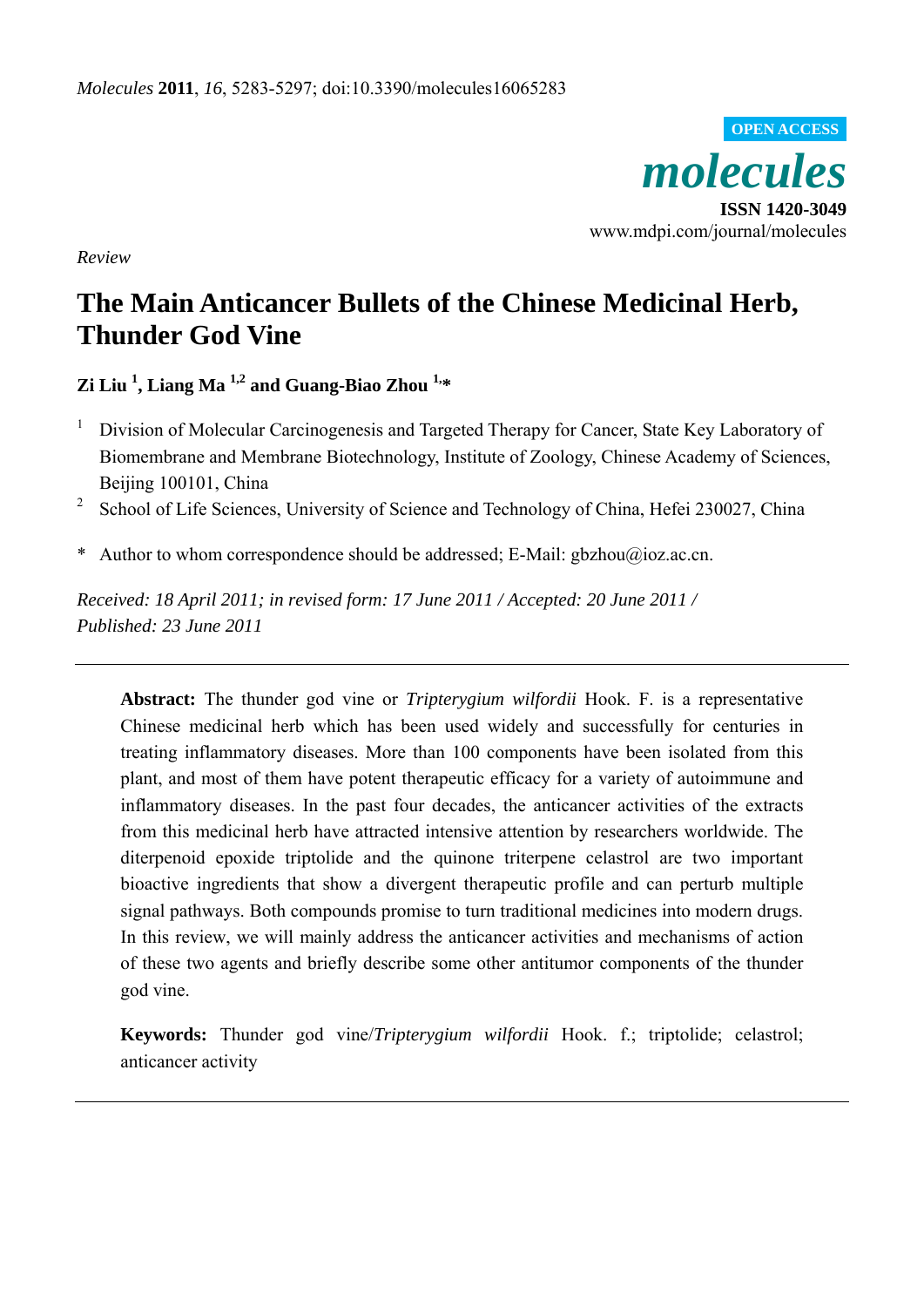## **1. Introduction**

Traditional Chinese Medicine (TCM), which has been used for centuries in treating illnesses ranging from inflammation to cancer, continues to provide front-line pharmacotherapy for many millions of people worldwide. Evidence records that compounds from medicinal herbs and minerals are considered as the source or inspiration for the majority of FDA-approved agents [1,2]. As a representative of Chinese medicinal herb, thunder god vine (*Tripterygium wilfordii* Hook. f., TwHf; also known as Lei Gong Teng, seven-step vine, Figure 1A) which belongs to genus *Tripterygium*, *Celastraceae* family, grows widely in the mountainous regions of southeast and southern China. A large body of knowledge demonstrates the promising therapeutic potentials of TwHf in a number of autoimmune and inflammatory conditions, and phase 2b clinical trials have been conducted to test the efficacy of TwHf extracts in rheumatoid arthritis [3,4], Crohn's disease [5] and kidney transplantation [6]. Adverse effects such as diarrhea, headache, nausea and infertility are also recorded, and numerous attempts have been made to improve its efficacy and safety [7].

A broad spectrum of therapeutic profile of TwHf may be attributed to its complex mixture of ingredients. TwHf contains more than 100 small compounds such as diterpenes, triterpenes, sesquiterpenoids, and alkaloids, which are used for the treatment of a variety of autoimmune and inflammatory diseases including rheumatoid arthritis, nephritis, and systemic lupus erythematosus [8,9]. Some components of TwHf exhibit powerful anti-fertility effects in male animal models [10,11]. Recently, researchers worldwide have paid more attention on the anticancer activities of TwHf extracts, with triptolide and celastrol as the two most promising and potent bioactive ingredients [12,13]. Though advances have been made in understanding the molecular mechanisms of action of these two compounds, the exact targets of triptolide and celastrol remain elusive, and they must pass along a pathway of chemical synthesis, mechanistic studies and clinical testing before their eventual deployment in the clinic.

**Figure 1.** *Tripterygium wilfordii* Hook F, triptolide and celastrol. (**A**): *Tripterygium wilfordii* Hook F. images courtesy of Dr. Yong-Xian Cheng at Kunming Institute of Botany, Chinese Academy of Sciences. (**B**): Chemical structure of triptolide (left) and celastrol (right).

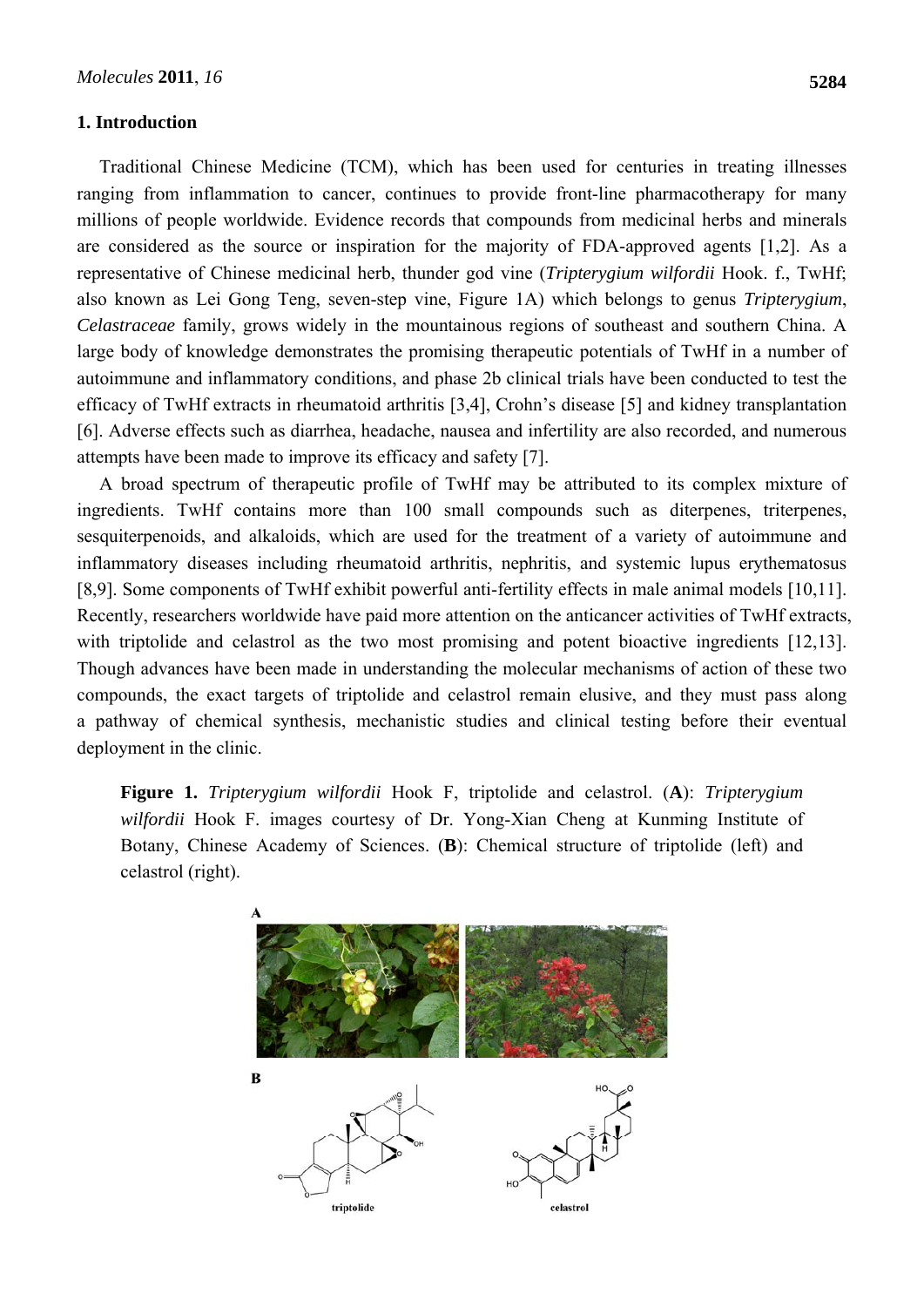# **2. Triptolide**

Triptolide (Figure 1B) is a diterpenoid triepoxide firstly purified from the roots of TwHf in 1972 [14], and several synthetic routes have been described [15,16]. Reports document that triptolide has anti-inflammatory and immunosuppressive, anti-fertility and anticancer abilities [14]. Triptolide has been tested in clinical trials for the treatment of psoriasis vulgaris [17], diabetic nephropathy [18] and nephritic syndrome [19]. On the other hand, many derivatives of triptolide have been synthesized to improve water solubility and reduce the potential side effects. For example, PG490-88 [20] is a succinate salt water-soluble derivative which has entered Phase I clinical trials as an immunosuppressant.

# *2.1. Antitumor Activity of Triptolide*

It is well documented that triptolide has a broad spectrum ability to inhibit proliferation and induce apoptosis of various cancer cell lines *in vitro* and prevent tumor growth and metastases *in vivo*. Triptolide shows anticancer activity in cells derived from both hematological malignancies and solid tumors, such as HL-60, T cell lymphoma (Jurkat) [21], U937, OCI-AML3 [22], Kasumi-1 and SKNO-1 cells [23], human hepatocelluar carcinoma SMMC-7721 cells, and cell lines of multiple myeloma, breast, gastric, prostate, lung, oral, colon, pancreatic and cervical cancers [24**-**28], cholangiocarcinoma [29], and neuroblastoma [30,31]. The *in vivo* experiments have also demonstrated triptolide's therapeutic efficacy in several model systems including cholangiocarcinoma in a hamster model [29] and xenografts of human melanoma, breast cancer, bladder cancer, gastric carcinoma [32], pancreatic cancer [33] and neuroblastoma in nude mice [34].

## *2.2. Mechanisms of Action*

Molecular mechanisms underlying triptolide's anticancer activity have been extensively investigated, and reports show that triptolide is capable of interfering with a variety of signal pathways, many of which are crucial for the survival of cancer cells (Figure 2).

## 2.2.1. Targeting transcription factors and epigenetic modifiers

Since triptolide has epoxide moieties, it is conceivable that this compound could bind to a certain cellular protein via formation of covalent bond. In 1974, Kupchan *et al*. [35] suggested that the 14b hydroxyl along with the 9,11 epoxide might be responsible for the observed antitumor activity. In 2007, McCallum *et al*. [36] discovered that triptolide could bind specifically and irreversibly through the epoxide moieties to a 90 kDa nuclear protein, which may be a transcriptional regulator or somehow involved in turnover of a critical transcriptional regulator, such that its covalent modification prevented a key step in transcription. Recently, Titov *et al*. [37] reported that triptolide covalently bound to a human 90 kD protein, XPB (also known as ERCC3) which is a subunit of the transcription factor TFIIH, and inhibited its DNA-dependent ATPase activity, which led to the inhibition of RNA polymerase II–mediated transcription and likely nucleotide excision repair. The identification of XPB as the target of triptolide accounts for the majority of the known biological activities of triptolide.

In human gastric and prostatic epithelial cells [24] and HL-60 leukemia cells [38], triptolide-caused proliferation inhibition and apoptosis induction may be primarily mediated by its modulation of p53, a nuclear phosphoprotein which acts as a tumor suppressor. Nuclear factor κB (NF-κB) is a transcription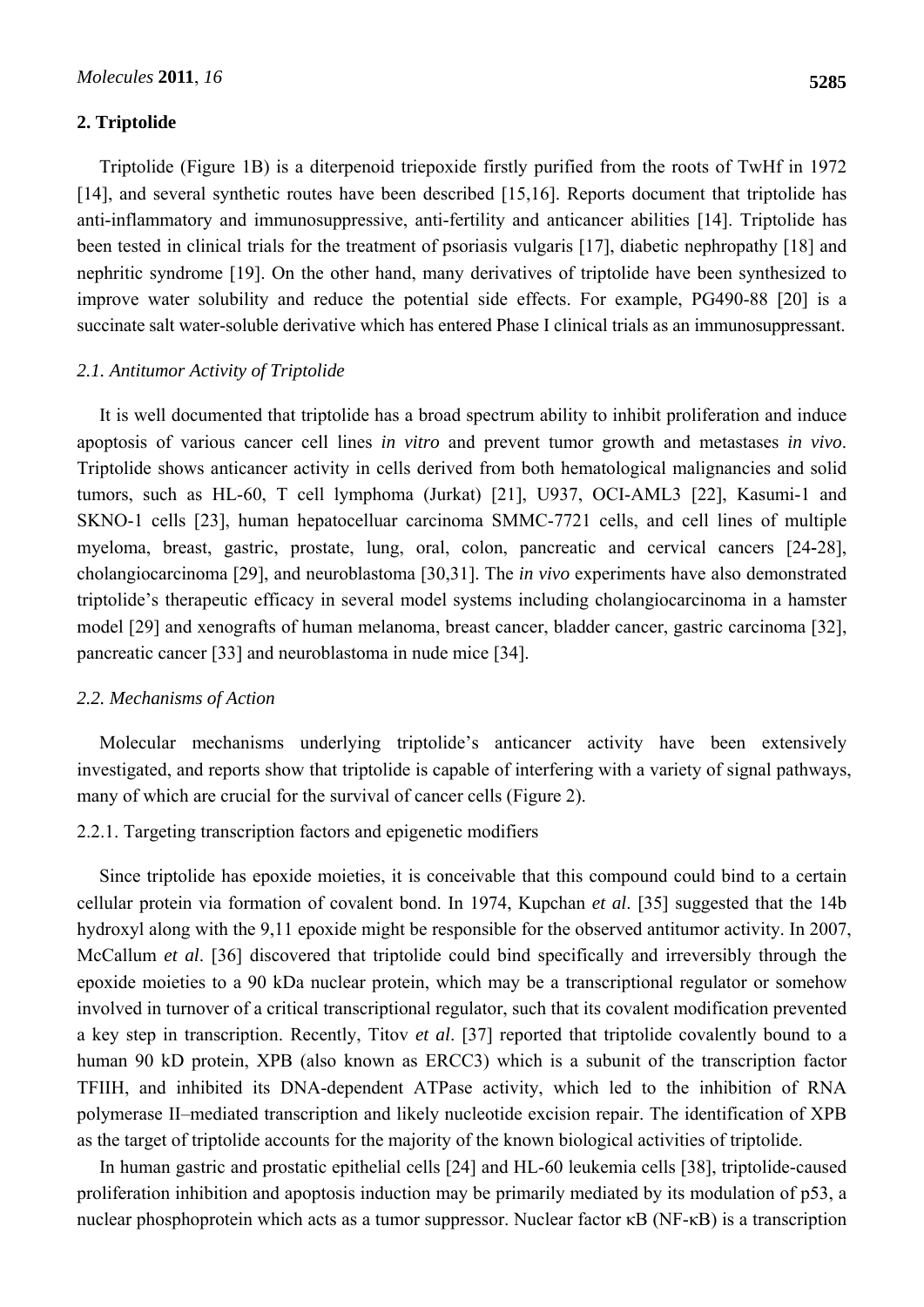factor that can promote cell survival, stimulate growth, and reduce susceptibility to apoptosis via upregulation of various targeted proteins. Inhibition of NF-κB may lead to cell apoptosis [39]. Lee *et al.* [40] showed that triptolide blocked TNF-induced NF-κB activation via inhibiting p65 transactivation but not DNA binding affinity, thus promoting TNF-triggered apoptosis. However, other reports suggest that triptolide inhibits the DNA binding ability of NF-κB or cytokine-stimulated NF-κB activity [40**-**42]. In multiple myeloma cells, triptolide decreases histone H3K9 and H3K27 methylation via the downregulation of histone methyltransferase SUV39H1 and EZH2, respectively, and reduces the expression of HDAC8, leading to increase of the histone H3 and H4 acetylation [43]. Triptolide also inhibits the activity of RNA polymerase, resulting in the general transcription inhibition [44].



**Figure 2.** Schematic represents the main molecular mechanisms of action of triptolide.

C: Cytochrome C; Ac: Acetylation; Me: Methylation; Ub: ubiquitylation

# 2.2.2. Inhibiting molecular chaperone and proteasome

Molecular chaperone heat shock protein (HSP) represents a group of highly conserved proteins that can protect cells from adverse environmental, physical and chemical stresses, and is reported as inhibitors of apoptosis [45]. By a small molecule screening assay, Westerheide *et al.* [46] recently demonstrated that triptolide was an inhibitor of human heat shock gene transcription which led to enhancement of stress-induced cell death. As a major stress-inducible HSP, HSP70 renders cells highly resistant to several chemotherapeutic drugs. Interestingly, Philips *et al*. [33] reported that

● Triptolide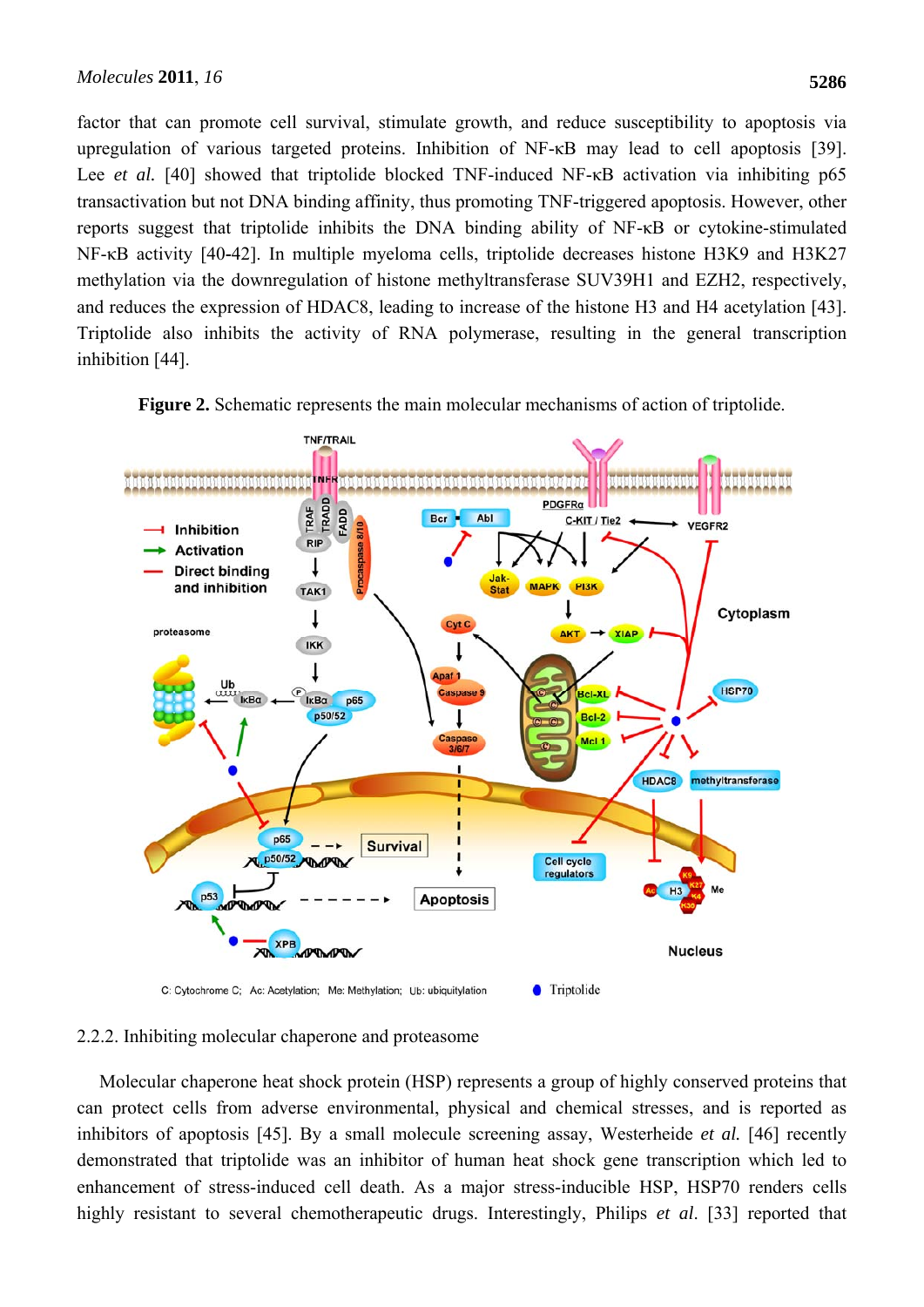triptolide could inhibit HSP70 at both mRNA and protein levels, and induce apoptosis in pancreatic cancer cells with overexpressed HSP70.

The ubiquitin/proteasome system is an important cellular pathway for protein degradation. Given that the aromatic ketone carbon could interact with the hydroxyl group at the N-terminal threonine of the β5 subunit of the proteasome, thus causing inhibition of the proteasomal chymotrypsin-like activity [13,47], triptolide which forms ketones under oxidizing conditions might have potential proteasome inhibitory activity. This possibility was confirmed by a recent study [48] which showed that triptolide could inhibit cellular proteasomal chymotrypsin-like activity, resulting in accumulation of proteasomal substrates including IκB, p27 and Bax, and subsequently apoptosis of both PC-3 and MDA-MB-231 cancer cells.

# 2.2.3. Suppressing kinases

Gain-of-function mutation of C-KIT, a member of the type III receptor tyrosine kinase family, activates its downstream pathways (Jak-STAT, MAPK, and PI3K) and confers uncontrolled cell proliferation and survival advantages to cancer cells [49,50]. C-KIT abnormalities are closely associated with acute myeloid leukemia (AML) with t(8;21) [49], the most common chromosomal translocation seen in AML which generates the AML1-ETO (RUNX1-RUNXT1) fusion transcript. AML1-ETO may upregulate C-KIT via inactivation of TGFβ [49]. Recently, Zhou *et al*. [23] showed that triptolide triggered inactivation of C-KIT and a caspase-3-dependent cleavage of AML-ETO, forming a positive feedback loop to induce programmed cell death of t(8;21) leukemic cells. Jin *et al*. [51] reported that triptolide inhibited imatinib-resistant mast cells harboring D816V C-KIT. Suppression of other kinases as Bcr-Abl, PDGFRα, and Jak2 by triptolide was also related to its anti-cancer activity [52**-**54]. In addition, triptolide was shown to be able to inhibit tumor angiogenesis through regulating VEGFR-2 and Tie2 angiogenic pathways [55].

# 2.2.4. Perturbing other molecules

In a cDNA array analysis, Zhao *et al*. [56] demonstrated that triptolide inhibited the expression of genes involved in cell cycle progression and cell survival, such as cyclins D1, B1, and A1, Cdc-25; Bcl-X and c-Jun. Triptolide reduced the expression of apoptosis antagonists XIAP, Bcl-2 and Mcl-1 [20]. Triptolide induced caspase-dependent apoptosis of leukemia and cervical cancer cells [28,57], and triggered caspase-independent autophagic cell death in pancreatic cancer cells [30]. Leuenroth *et al*. [58] identified calcium  $(Ca^{2+})$  channel polycystin-2 (PC2) as a putative direct target of triptolide in a mouse model of polycystic kidney disease (PKD). Triptolide may perturb multiple targets and interfere with multiple signaling pathways, and potentiate activities of other antitumor agents such as Apo2/TRAIL, tumor necrosis factor α, and other chemotherapeutic agents.

# **3. Celastrol**

#### *3.1. The Antitumor Activity*

Celastrol or tripterine (Figure 1B) is rich in root skin and bark of TwHf and was the first monomer extracted from the root of TwHf in 1936 [59**-**61]. As a triterpenoid, celastrol is structurally differed from other TwHf extracts. Celastrol exhibits potent anti-inflammatory activities in various experimental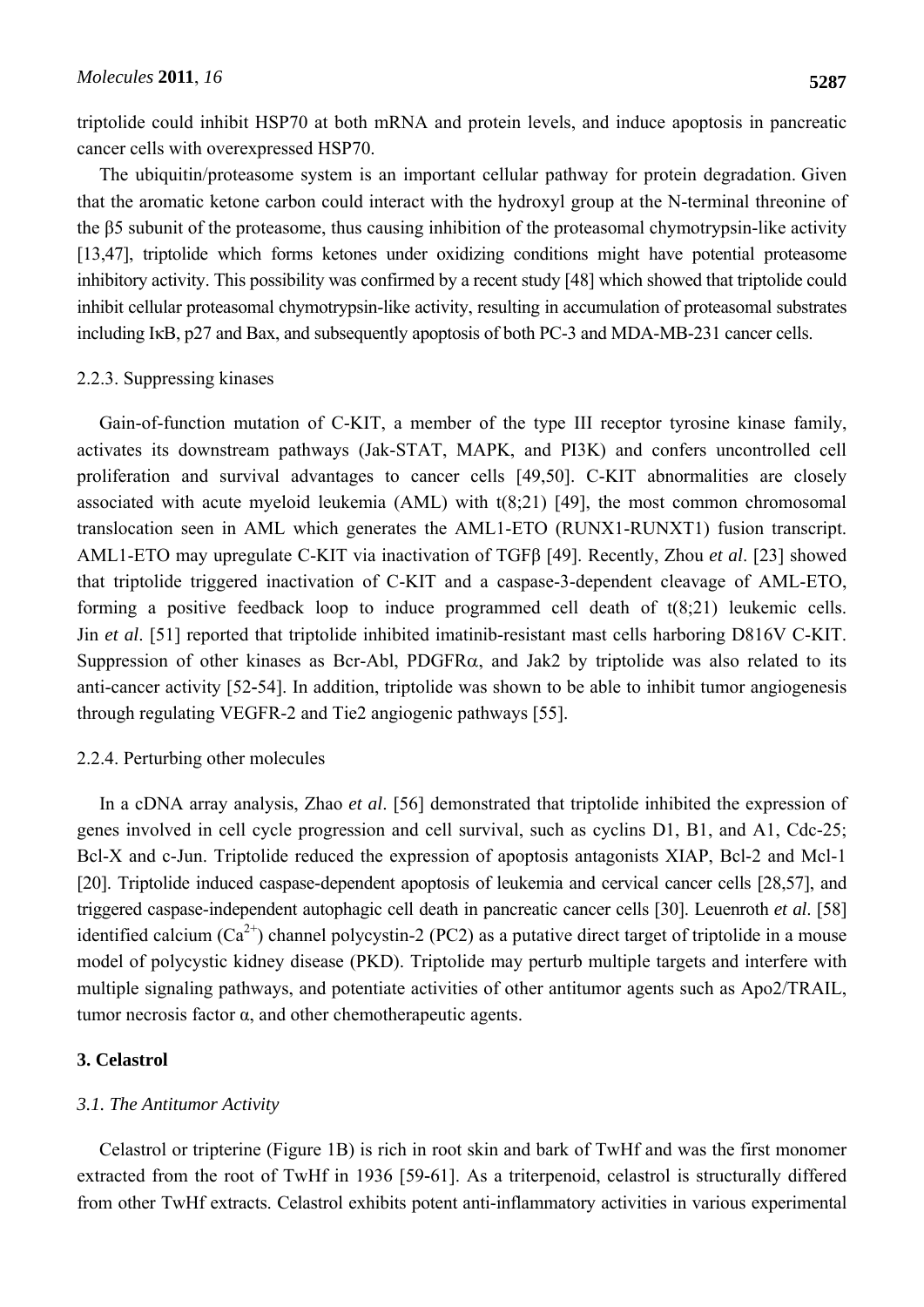animal models, including collagen-induced arthritis [62], amyotrophic lateral sclerosis [63], Alzheimer's disease [64,65], lupus [62,66,67], asthma [68,69], and rheumatoid arthritis [62,70]. Celastrol also has potent antitumor activities. It inhibits proliferation and induces apoptosis in various cancer cell lines, such as those derived from leukemia [71**-**76], pancreatic [77,78], gliomas [79**-**82], prostate [13,83**-**85] and breast [86**-**88] cancers, and has the ability to suppress invasion and angiogenesis of tumor cells [81,82]. Celastrol sensitizes melanoma cells to temozolomide treatment [89], facilitates mitotic cell death triggered by microtubule-targeting anti-cancer drugs [90], potentiates TNF [91] or TRAIL [92] -induced apoptosis, and enhances the effects of radiotherapy in prostate [83] and lung cancer cells [93].

# *3.2. Mechanisms of Action*

# 3.2.1. Celastrol interferes with multiple signal pathways

Plenty of work has been done focusing on mechanisms of action of celastrol, and the major pathways affected are shown in Figure 3. Celastrol inhibits NF-κB through targeting IκB kinase and TAK1-induced NF-κB activation [91,94], binds to Cdc37 and disrupts the Cdc37–Hsp90N complex which is critical for stabilizing oncogenic kinases in various cancers [78,95,96], and inactivates the p23 protein which is another co-chaperone of HSP90 [97]. Celastrol also inhibits topoisomerase II [98], potassium channels [99], and AKT/Mammalian target of rapamycin pathway [85]. It suppresses cell-extracellular matrix adhesion via targeting β1 integrin [100], down-regulates the expression of VEGF receptor [82] and cell survival proteins and up-regulates death receptors via the ROS-mediated increase of CHOP pathway [92].



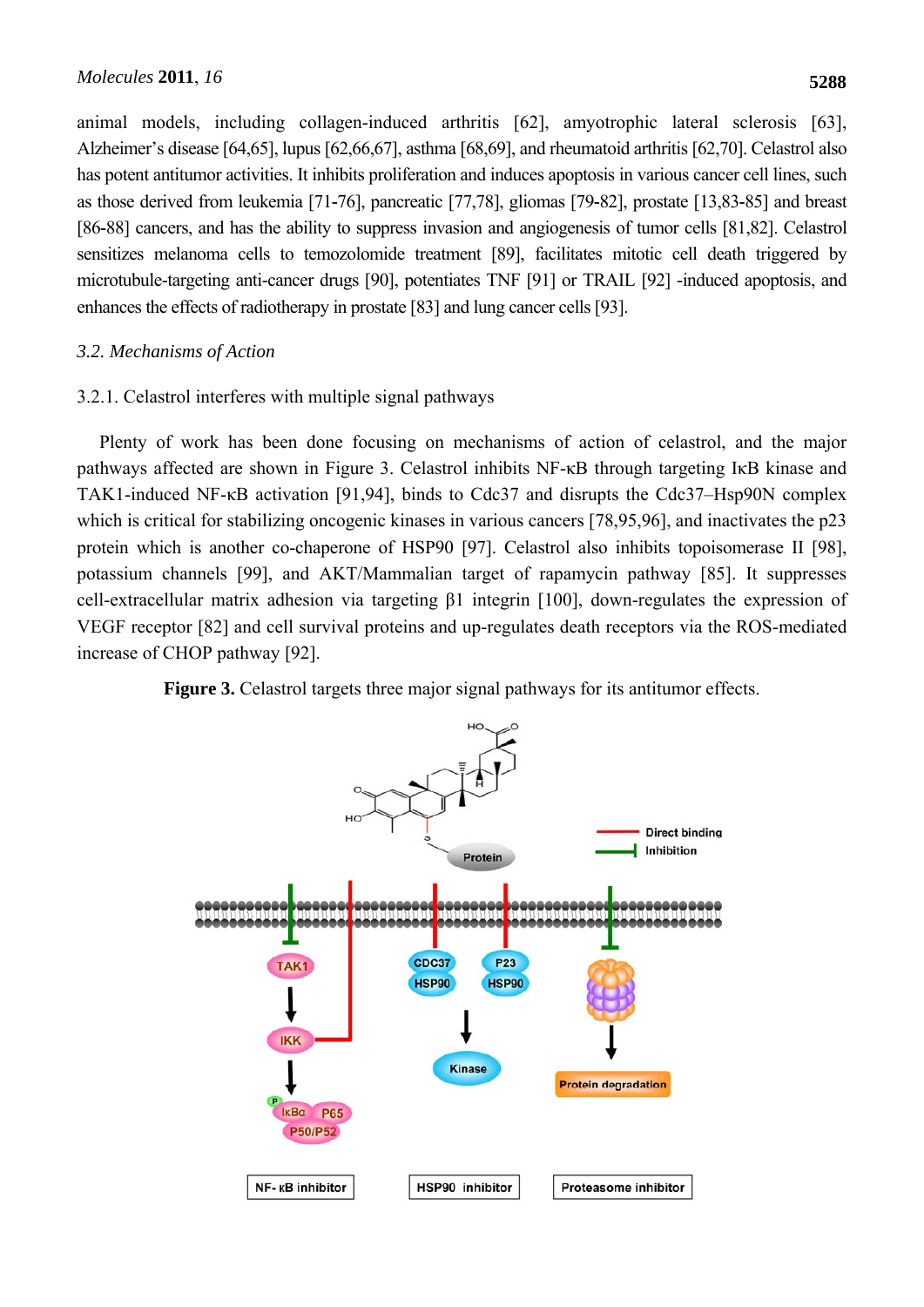Celastrol was shown to be able to inhibit the proteasome activity and accumulate the ubiquitinated proteins in prostate cancer cell lines [13,101]. However, Chapelsky *et al*. [102] reported that in RAW264.7 cells, celastrol showed slight inhibitory activity against the chymotryptic activity of the 20S proteasome at high (10  $\mu$ M) but not low (3  $\mu$ M) concentration, and did not inhibit the chymotrypsin-like activity of the 26S proteasome which is responsible for the degradation of ubiquitylated proteins in intact cells. Celastrol cannot inhibit the cleavage of the substrates by the 26S proteasome, making it very different from other proteasome inhibitors such as MG-132 [102]. Celastrol-caused accumulation of ubiquitinated proteins may be a result of HSP90 inhibition and stress response. In contrast to other proteasome inhibitors, celastrol-induced inhibition of IκB-α degradation is due to its suppression of  $I \kappa B$ - $\alpha$  phosphorylation [91].

#### 3.2.2. Direct targets of celastrol

Since celastrol possesses a broad range of biological activity, it is crucial to identify its direct targets. Structure-activity studies indicate that the quinone methide functional group of celastrol may be responsible for its cytotoxic activity [13,103]. Computational electron density analysis demonstrates that C2 on A-ring and C6 on B-ring of celastrol have a high susceptibility toward a nucleophilic attack, suggesting that one or both of these carbons could interact with its target proteins [78,96,103]. Indeed, studies show that celastrol can interact with the nucleophilic thiol groups of cysteine residues and form covalent Michael adducts. The two primary functions of celastrol, inhibition of the HSP90 and suppression of NF-kB pathway, may be attributed to its ability to interact with the thiol groups of cysteine residues of the proteins. The inhibition of NF-kB activation by celastrol could be abolished by dithiothreitol (DTT) and reduction of the quinone methide of celastrol with NaBH4 to dihydrocelastrol [94]. When all the nine cysteine residues of full-length Cdc37 are blocked with N-ethylmaleimide (NEM), it no longer reacts with celastrol, indicating that cysteines indeed undergo chemical reactions with celastrol [96]. Additionally, it was also reported that the effects of celastrol could be countered by pre-loading thiol-containing agents and celastrol and thiol-containing agents could also react with each other to form new compounds [74]. Another study further confirms that the quinone methide moiety seems crucial to celastrol's effects on melanoma cells because dihydrocelastrol which lacks this moiety, fails to inhibit melanoma cell viability, whereas pristimerin, the celastrol methyl ester with the quinone methide functional group retained intact in the molecules, is equipotent or even slightly more potent than celastrol against SW1 cells. These findings strongly suggest that celastrol could bind to proteins irreversibly or pseudo-irreversibly in melanoma cells, possibly through interaction with cysteinyl residues as well [104]. Taken together, these results indicate that celastrol may affect the functions of a variety of proteins via formation of Michael adducts, which seems to be the major mechanism contributing to its broad anticancer effects.

#### *3.3. Prospective*

Despite these advances, some questions still need to be further addressed. Firstly, as a HSP90 inhibitor, celastrol decreases many HSP90 client proteins including Akt, Cdk4, FLT3, EGFR, BCR-ABL and androgen receptor (AR), but the mechanisms underlying remain largely unknown [78,95]. Secondly, it was showed that celastrol could inhibit p23 function by altering its 3-dimensional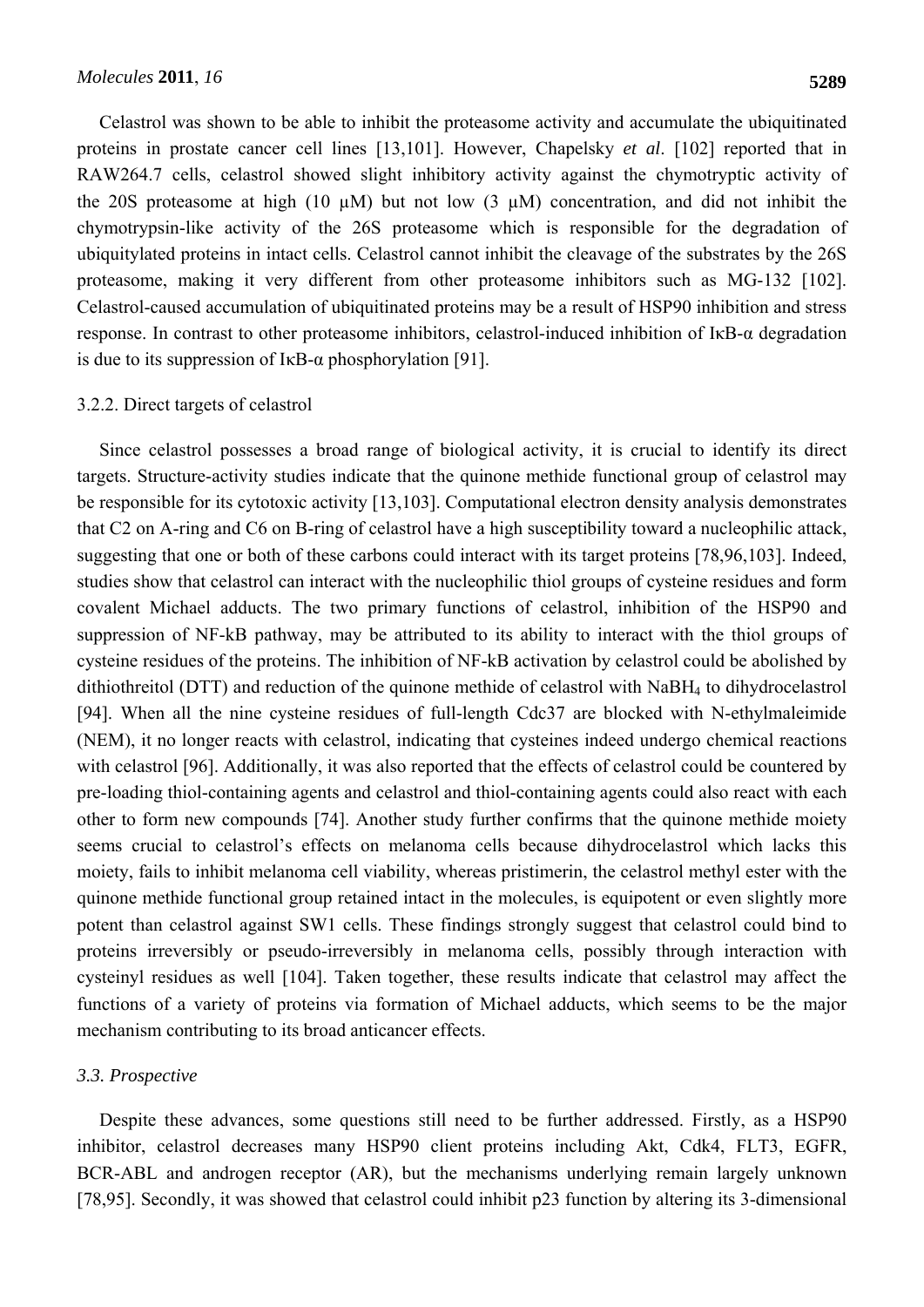structure, leading to rapid formation of amyloid-like fibrils. This may be triggered by the non-covalent binding of celastrol to p23, rather than irreversibly reacting with cysteine residues in p23, though covalent interaction indeed forms between them [97]. However, evidence is needed to elucidate this possibility. Moreover, routes for chemical synthesis of celastrol are desired to reduce reliance on the natural source which are critical for drug development [1,103]. Finally, celastrol is one of the main ingredients with reproductive toxicity, which may greatly limit its application. Thus, new derivatives and analogues of celastrol with higher pharmacological activities and lower toxicological effects should be designed and synthesized.

# **4. Other Antitumor Components**

In addition to triptolide and celastrol, other extracts possessing anticancer activity have also been isolated from TwHf. Tripdiolide, an alcohol extract of TwHf, was reported to exhibit antileukemia activity in 1972 [14]. Five diterpenes from TwHf, 3-epi-triptobenzene B (I), 3β,14 dihydroxyabieta-8,11,13-triene (triptobenzene B, II), wilforol E (III), triptohairic acid (IV) and 11-hydroxy-14-methoxy-18(4→3)-abeo-abietan-3,8,11,13-tetraen-18-oic-acid (hypoglic acid, V), present antitumor activity on Hela and L292 cell lines [105]. Three triterpene components, triptotin G, wilforol A, and triptotin D, also show strong inhibitory activity against leukemia and lung cancer cell lines [106].

# **5. Conclusion Remarks**

As prospective anti-tumor drug candidates, TwHf and its extracts have been studied widely in the past several decades. However, there are also many challenges warranting careful investigation. It is widely accepted that the main active components of TwHf are triptolide and celastrol. However, due to the complexity of the chemical ingredients of TwHf, it will be valuable to detect if there are any other more effective active components for cancer therapy. In addition, the precise molecular mechanisms of triptolide and celastrol remain obscure, which may also be important to elucidate the potential mechanisms of toxicity and to design and synthesize compounds or derivatives with more selective activity and to reduce the unexpected therapeutic side effects. Finally, it is vital to explore the absorption, distribution, metabolism, excretion, and toxicity (ADMET) characteristics of these monomer compounds extracted from TwHf, laying a sound foundation for clinical trails in the disease interested in the future.

#### **Acknowledgments**

This work is supported in part by the National Key Program for Basic Research (973, 2010CB529201), the Key Project of Knowledge Innovation Program of the CAS (KSCX1-YW-R-26 and KSCX2-YW-R-235), the National Natural Science Foundation of China (81071930, 30871110), and the National Major Scientific and Technological Program for Drug Discovery (2009ZX09103-101).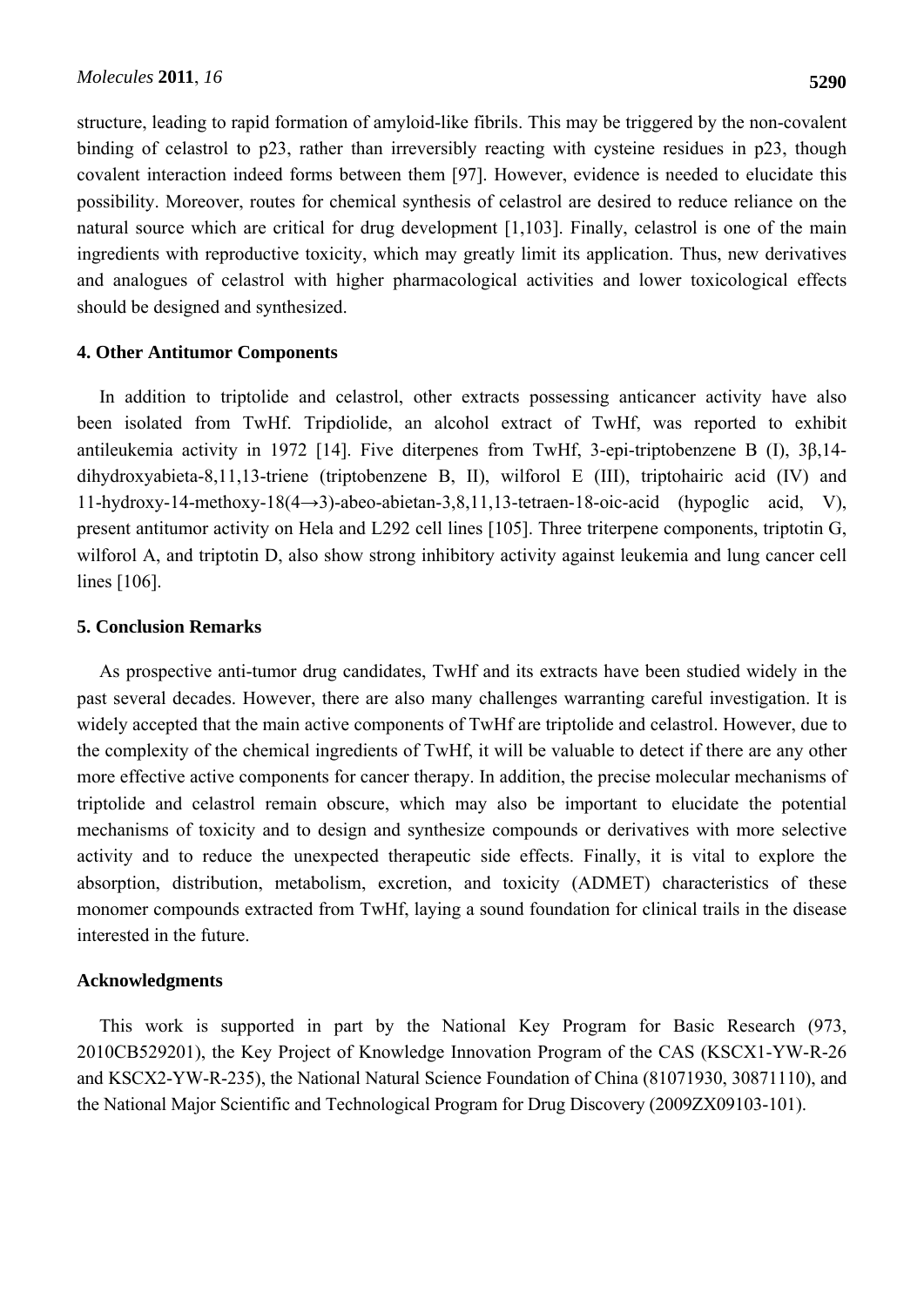# **References**

- 1. Corson, T.W.; Crews, C.M. Molecular understanding and modern application of traditional medicines: Triumphs and trials*. Cell* **2007**, *130*, 769-774.
- 2. Zhou, G.B.; Chen, S.J.; Wang, Z.Y.; Chen, Z. Back to the future of oridonin: again, compound from medicinal herb shows potent antileukemia efficacies *in vitro* and *in vivo. Cell Res.* **2007**, *17*, 274-276.
- 3. Goldbach-Mansky, R.; Wilson, M.; Fleischmann, R.; Olsen, N.; Silverfield, J.; Kempf, P.; Kivitz, A.; Sherrer, Y.; Pucino, F.; Csako, G.; *et al*. Comparison of Tripterygium wilfordii Hook F Versus Sulfasalazine in the Treatment of Rheumatoid Arthritis A Randomized Trial*. Ann. Intern. Med.* **2009**, *151*, 229-251.
- 4. Tao, X.L.; Lipsky, P.E. The Chinese anti-inflammatory and immunosuppressive herbal remedy Tripterygium wilfordii Hook F*. Rheum. Dis. Clin. N. Amer.* **2000**, *26*, 29-50.
- 5. Ren, J.; Tao, Q.S.; Wang, X.B.; Wang, Z.M.; Li, J.S. Efficacy of T2 in active Crohn's disease: A prospective study report*. Dig. Dis. Sci.* **2007**, *52*, 1790-1797.
- 6. Ji, S.M.; Wang, Q.W.; Chen, J.S.; Sha, G.Z.; Liu, Z.H.; Li, L.S. Clinical trial of Tripterygium wilfordii Hook F. in human kidney transplantation in China*. Transplant. Proc.* **2006**, *38*, 1274-1279.
- 7. Graziose, R.; Lila, M.A.; Raskin, I. Merging traditional Chinese medicine with modern drug discovery technologies to find novel drugs and functional foods*. Curr. Drug Discov. Technol*. **2010**, *7*, 2-12.
- 8. Lipsky, P.E.; Tao, X.L. A potential new treatment for rheumatoid arthritis: Thunder god vine*. Semin. Arthritis Rheum.* **1997**, *26*, 713-723.
- 9. Ma, J.; Dey, M.; Yang, H.; Poulev, A.; Pouleva, R.; Dorn, R.; Lipsky, P.E.; Kennelly, E.J.; Raskin, I. Anti-inflammatory and immuno suppressive compounds from Tripterygium wilfordii*. Phytochemistry* **2007**, *68*, 1172-1178.
- 10. Qian, S.Z. Tripterygium wilfordii, a Chinese herb effective in male fertility regulation*. Contraception* **1987**, *36*, 335-345.
- 11. Matlin, S.A.; Belenguer, A.; Stacey, V.E.; Qian, S.Z.; Xu, Y.; Zhang, J.W.; Sanders, J.K.; Amor, S.R.; Pearce, C.M. Male antifertility compounds from Tripterygium wilfordii Hook f*. Contraception* **1993**, *47*, 387-400.
- 12. Liu, Q. Triptolide and its expanding multiple pharmacological functions*. Int. Immunopharmacol.* **2011**, *11*, 377-383.
- 13. Yang, H.J.; Chen, D.; Cui, Q.Z.C.; Yuan, X.; Dou, Q.P. Celastrol, a triterpene extracted from the Chinese "Thunder of God Vine," is a potent proteasome inhibitor and suppresses human prostate cancer growth in nude mice*. Cancer Res.* **2006**, *66*, 4758-4765.
- 14. Kupchan, S.M.; Bryan, R.F.; Gilmore, C.J.; Dailey, R.G.; Court, W.A. Tumor Inhibitors. 74. Triptolide and Tripdiolide, Novel Antileukemic Diterpenoid Triepoxides from Tripterygium-Wilfordii*. J. Amer. Chem. Soc.* **1972**, *94*, 7194-7195.
- 15. Miller, N.A.; Willis, A.C.; Sherburn, M.S. Formal total synthesis of triptolide*. Chem. Commun. (Camb.)* **2008**, 1226-1228.
- 16. Sher, F.T.; Berchtold, G.A. Studies on the total synthesis of triptolide. I.J. *Org. Chem.* **1977**, *42*, 2569-2574.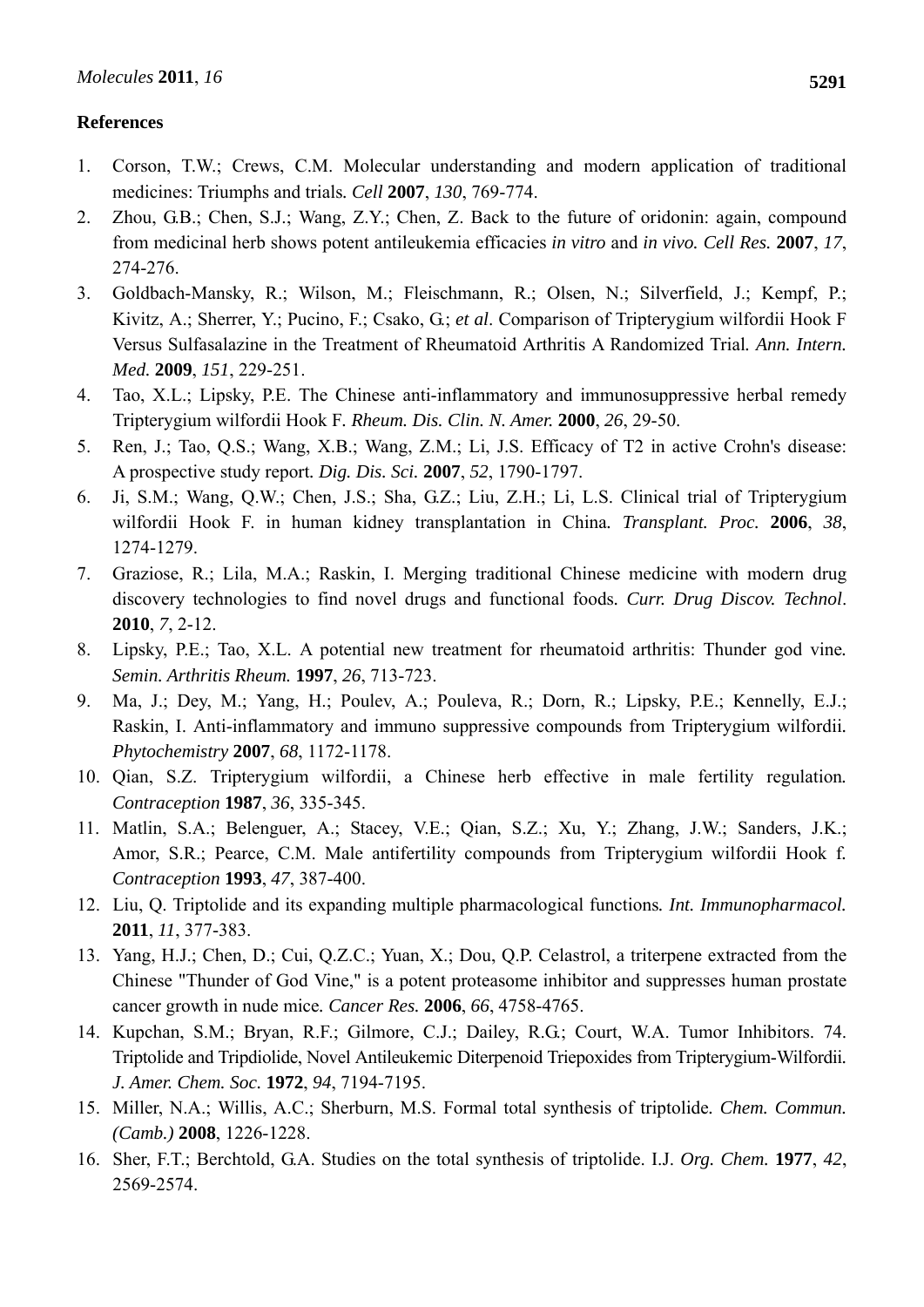- 17. Wu, S.X.; Guo, N.R. Clinical observation on effect of triptolide tablet in treating patients with psoriasis vulgaris*. Chin. J. Integr. Med.* **2005**, *11*, 147-148.
- 18. Song, H.X.; Gong, J.; Chen, W. Effect of triptolide on urinary monocyte chemottractant protein-1 in patients with diabetic nephropathy*. Zhongguo Zhong Xi Yi Jie He Za Zhi* **2005**, *25*, 416-418.
- 19. Peng, A.; Gu, Y.; Lin, S.Y. Herbal treatment for renal diseases*. Ann. Acad. Med. Sing.* **2005**, *34*, 44-51.
- 20. Kiviharju, T.M.; Lecane, P.S.; Sellers, R.G.; Peehl, D.M. Antiproliferative and proapoptotic activities of triptolide (PG490), a natural product entering clinical trials, on primary cultures of human prostatic epithelial cells*. Clin. Cancer Res.* **2002**, *8*, 2666-2674.
- 21. Chan, E.W.C.; Cheng, S.C.S.; Sin, F.W.Y.; Xie, Y. Triptolide induced cytotoxic effects on human promyelocytic leukemia, T cell lymphoma and human hepatocellular carcinoma cell lines*. Toxicol. Lett.* **2001**, *122*, 81-87.
- 22. Carter, B.Z.; Mak, D.H.; Schober, W.D.; Dietrich, M.F.; Pinilla, C.; Vassilev, L.T.; Reed, J.C.; Andreeff, M. Triptolide sensitizes AML cells to TRAIL-induced apoptosis via decrease of XIAP and p53-mediated increase of DR5*. Blood* **2008**, *111*, 3742-3750.
- 23. Zhou, G.S.; Hu, Z.; Fang, H.T.; Zhang, F.X.; Pan, X.F.; Chen, X.Q.; Hu, A.M.; Xu, L.; Zhou, G.B. Biologic activity of triptolide in t(8;21) acute myeloid leukemia cells*. Leuk. Res.* **2011**, *35*, 214-218.
- 24. Jiang, X.H.; Wong, B.C.Y.; Lin, M.C.M.; Zhu, G.H.; Kung, H.F.; Jiang, S.H.; Yang, D.; Lam, S.K. Functional p53 is required for triptolide-induced apoptosis and AP-1 and nuclear factor-kappa B activation in gastric cancer cells*. Oncogene* **2001**, *20*, 8009-8018.
- 25. Chen, Y.W.; Lin, G.J.; Chia, W.T.; Lin, C.K.; Chuang, Y.P.; Sytwu, H.K. Triptolide exerts anti-tumor effect on oral cancer and KB cells *in vitro* and *in vivo. Oral Oncol.* **2009**, *45*, 562-568.
- 26. Wang, Z.P.; Jin, H.F.; Xu, R.D.; Mei, Q.B.; Fan, D.M. Triptolide downregulates Rac1 and the JAK/STAT3 pathway and inhibits colitis-related colon cancer progression*. Exp. Mol. Med.* **2009**, *41*, 717-727.
- 27. Liu, Y.A.; Zeng, L.L.; Chen, Y.; Zhao, F.; Li, R.; Zhang, C.; Wen, L. Triptolide inhibits cell growth and induces G0-G1 arrest by regulating P21wap1/cip1 and P27 kip1 in human multiple myeloma RPMI-8226 cells*. Chin. J. Cancer Res.* **2010**, *22*, 141-147.
- 28. Kim, M.J.; Lee, T.H.; Kim, S.H.; Choi, Y.J.; Heo, J.; Kim, Y.H. Triptolide inactivates Akt and induces caspase-dependent death in cervical cancer cells via the mitochondrial pathway*. Int. J. Oncol.* **2010**, *37*, 1177-1185.
- 29. Tengchaisri, T.; Chawengkirttikul, R.; Rachaphaew, N.; Reutrakul, V.; Sangsuwan, R.; Sirisinha, S. Antitumor activity of triptolide against cholangiocarcinoma growth *in vitro* and in hamsters*. Cancer Lett.* **1998**, *133*, 169-175.
- 30. Mujumdar, N.; Mackenzie, T.N.; Dudeja, V.; Chugh, R.; Antonoff, M.B.; Borja-Cacho, D.; Sangwan, V.; Dawra, R.; Vickers, S.M.; Saluja, A.K. Triptolide Induces Cell Death in Pancreatic Cancer Cells by Apoptotic and Autophagic Pathways*. Gastroenterology* **2010**, *139*, 598-608.
- 31. Antonoff, M.B.; Chugh, R.; Skube, S.J.; Dudeja, V.; Borja-Cacho, D.; Clawson, K.A.; Vickers, S.M.; Saluja, A.K. Role of Hsp-70 in triptolide-mediated cell death of neuroblastoma*. J. Surg. Res.* **2010**, *163*, 72-78.
- 32. Yang, S.M.; Chen, J.G.; Guo, Z.; Xu, X.M.; Wang, L.P.; Pei, X.F.; Yang, J.; Underhill, C.B.; Zhang, L.R. Triptolide inhibits the growth and metastasis of solid tumors*. Mol. Cancer Ther.* **2003**, *2*, 65-72.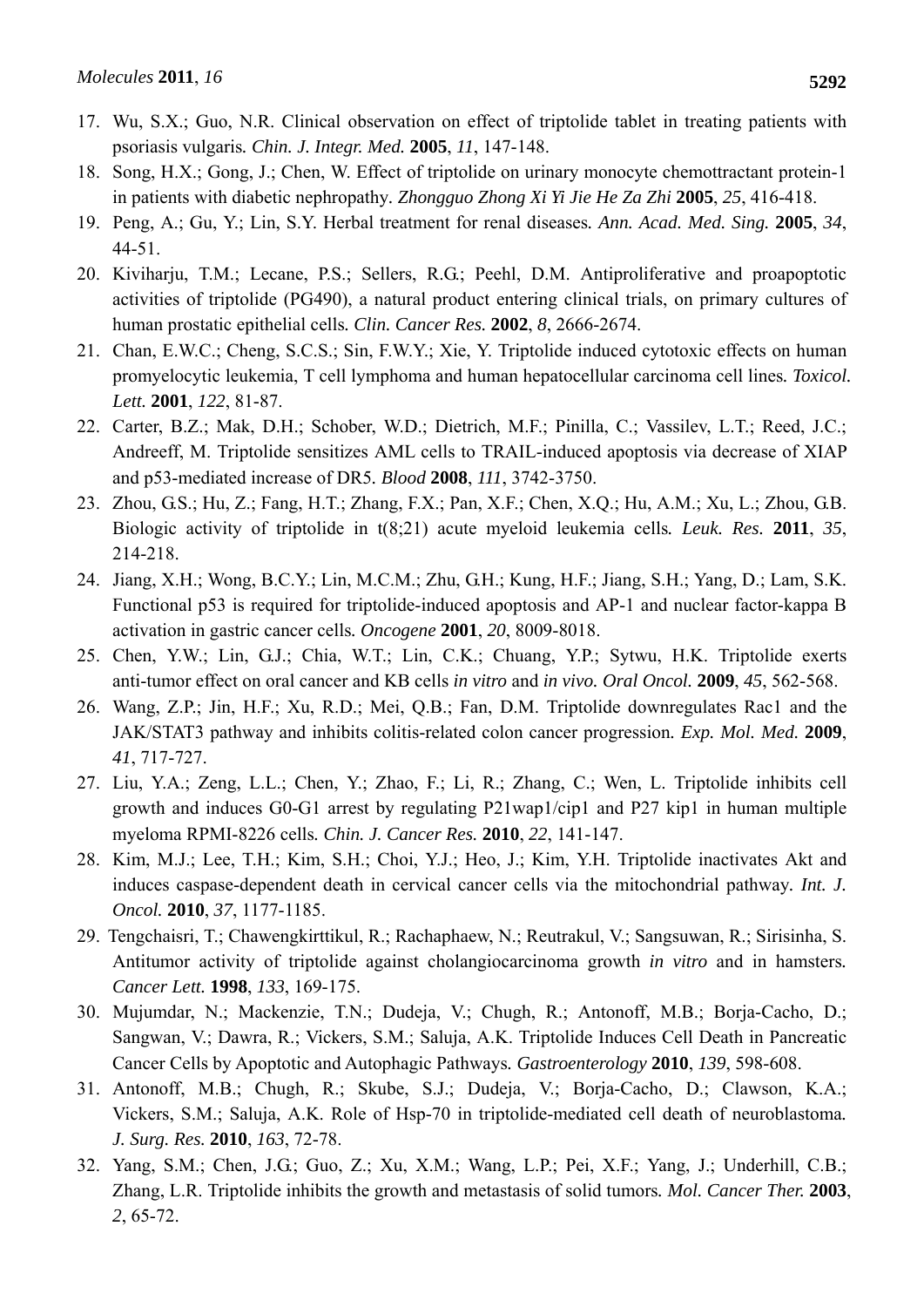- 33. Phillips, P.A.; Dudeja, V.; McCarroll, J.A.; Borja-Cacho, D.; Dawra, R.K.; Grizzle, W.E.; Vickers, S.M.; Saluja, A.K. Triptolide induces pancreatic cancer cell death via inhibition of heat shock protein 70*. Cancer Res.* **2007**, *67*, 9407-9416.
- 34. Antonoff, M.B.; Chugh, R.; Borja-Cacho, D.; Dudeja, V.; Clawson, K.A.; Skube, S.J.; Sorenson, B.S.; Saltzman, D.A.; Vickers, S.M.; Saluja, A.K. Triptolide therapy for neuroblastoma decreases cell viability *in vitro* and inhibits tumor growth *in vivo. Surgery* **2009**, *146*, 282-290.
- 35. Kupchan, S.M.; Schubert, R.M. Selective alkylation: A biomimetic reaction of the antileukemic triptolides*. Science* **1974**, *185*, 791-793.
- 36. McCallum, C.; Kwon, S.; Leavitt, P.; Shen, D.M.; Liu, W.; Gurnett, A. Triptolide binds covalently to a 90 kDa nuclear protein. Role of epoxides in binding and activity*. Immunobiology* **2007**, *212*, 549-556.
- 37. Titov, D.V.; Gilman, B.; He, Q.L.; Bhat, S.; Low, W.K.; Dang, Y.J.; Smeaton, M.; Demain, A.L.; Miller, P.S.; Kugel, J.F.; Goodrich, J.A.; Liu, J.O. XPB, a subunit of TFIIH, is a target of the natural product triptolide*. Nat. Chem. Biol.* **2011**, *7*, 182-188.
- 38. Wei, Y.S.; Adachi, I. Inhibitory Effect of Triptolide on Colony Formation of Breast and Stomach-Cancer Cell-Lines*. Acta Pharmacol. Sin.* **1991**, *12*, 406-410.
- 39. Cun, Y.W.; Marty, W.M.; Albert, S.B.J. TNF- and Cancer Therapy-Induced Apoptosis: Potentiation by Inhibition of NF-κB. *Science* **1996**, *274*, 784-787.
- 40. Lee, K.Y.; Chang, W.T.; Qiu, D.M.; Kao, P.N.; Rosen, G.D. PG490 (triptolide) cooperates with tumor necrosis factor-alpha to induce apoptosis in tumor cells. *J. Biol. Chem.* **1999**, *274*, 13451-13455.
- 41. Lou, Y.J.; Jie, J.; Wang, Y.G. Triptolide inhibits transcription factor NF-kappaB and induces apoptosis of multiple myeloma cells. *Leuk. Res.***2005**, *29*, 99-105.
- 42. Chang, W.T.; Kang, J.J.; Lee, K.Y.; Wei, K.; Anderson, E.; Gotmare, S.; Ross, J.A.; Rosen, G.D. Triptolide and chemotherapy cooperate in tumor cell apoptosis - A role for the p53 pathway. *J. Biol. Chem.* **2001**, *276*, 2221-2227.
- 43. Zhao, F.; Chen, Y.; Li, R.; Liu, Y.; Wen, L.; Zhang, C. Triptolide alters histone H3K9 and H3K27 methylation state and induces G0/G1 arrest and caspase-dependent apoptosis in multiple myeloma *in vitro*. *Toxicology* **2010**, *267*, 70-79.
- 44. Pan, J.X. RNA polymerase An important molecular target of triptolide in cancer cells. *Cancer Lett.* **2010**, *292*, 149-152.
- 45. Jaattela, M. Escaping cell death: Survival proteins in cancer. *Exp. Cell Res.* **1999**, *248*, 30-43.
- 46. Westerheide, S.D.; Kawahara, T.L.A.; Orton, K.; Morimoto, R.I. Triptolide, an inhibitor of the human heat shock response that enhances stress-induced cell death. *J. Biol. Chem.* **2006**, *281*, 9616-9622.
- 47. Yang, H.; Shi, G.; Dou, Q.P. The tumor proteasome is a primary target for the natural anticancer compound Withaferin A isolated from "Indian winter cherry". *Mol. Pharmacol.* **2007**, *71*, 426-437.
- 48. Lu, L.; Kanwar, J.; Schmitt, S.; Cui, Q.C.; Zhang, C.; Dou, Q.P. Inhibition of tumor cellular proteasome activity by triptolide extracted from the Chinese medicinal plant 'thunder god vine'. *Anticancer Res.* **2011**, *31*, 1-10.
- 49. Wang, Y.Y.; Zhou, G.B.; Yin, T.; Chen, B.; Shi, J.Y.; Liang, W.X.; Jin, X.L.; You, J.H.; Yang, G.; Shen, Z.X.; *et al.* AML1-ETO and C-KIT mutation/overexpression in t(8;21) leukemia: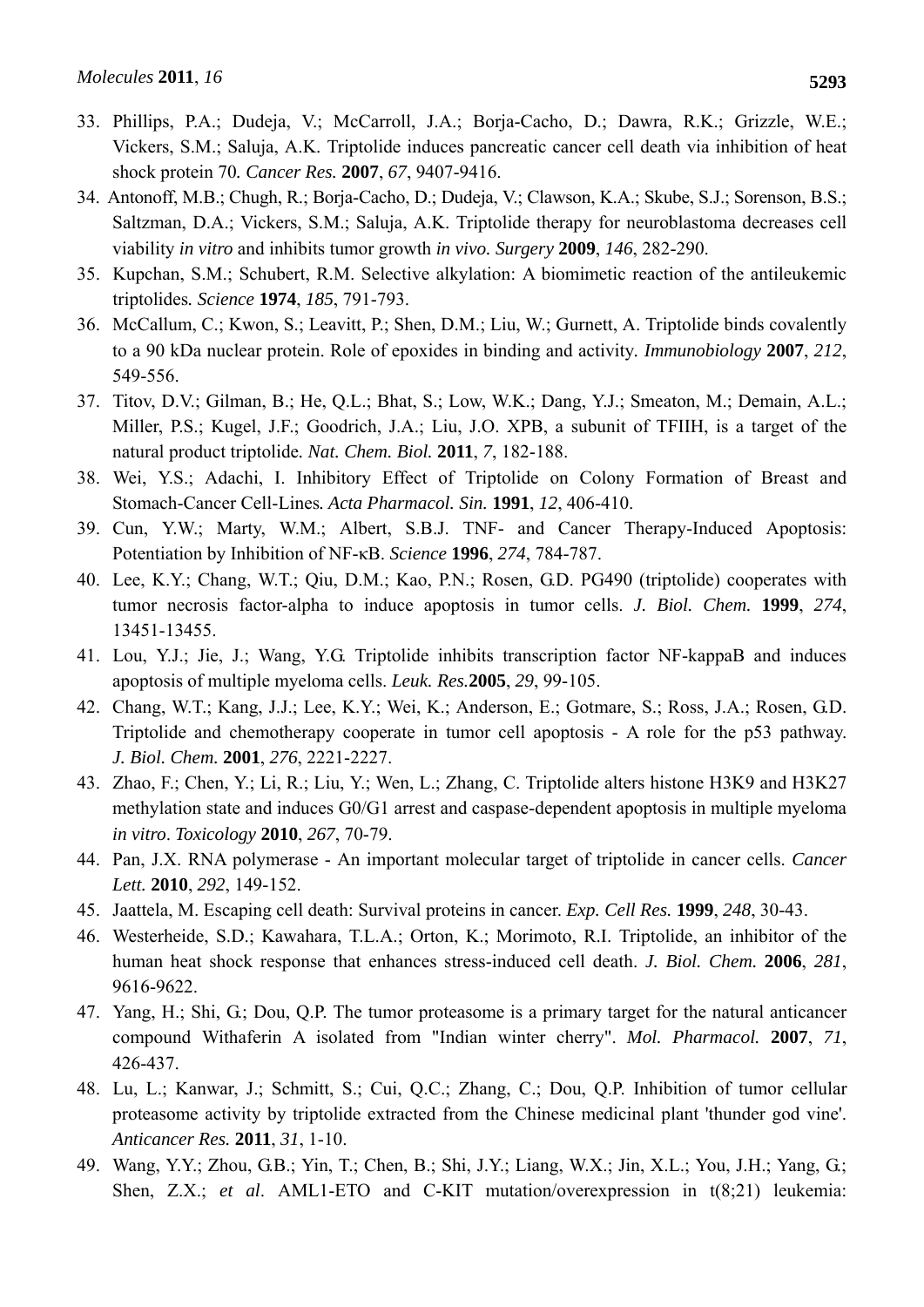Implication in stepwise leukemogenesis and response to Gleevec. *Proc. Natl. Acad. Sci. USA* **2005**, *102*, 1104-1109.

- 50. Hirota, S.; Isozaki, K.; Moriyama, Y.; Hashimoto, K.; Nishida, T.; Ishiguro, S.; Kawano, K.; Hanada, M.; Kurata, A.; Takeda, M.; *et al*. Gain-of-function mutations of c-kit in human gastrointestinal stromal tumors. *Science* **1998**, *279*, 577-580.
- 51. Jin, Y.L.; Chen, Q.; Shi, X.P.; Lu, Z.Z.; Cheng, C.; Lai, Y.R.; Zheng, Q.; Pan, J.X. Activity of triptolide against human mast cells harboring the kinase domain mutant KIT. *Cancer Sci.* **2009**, *100*, 1335-1343.
- 52. Jin, Y.; Chen, Q.; Lu, Z.; Chen, B.; Pan, J. Triptolide abrogates oncogene FIP1L1-PDGFRalpha addiction and induces apoptosis in hypereosinophilic syndrome. *Cancer Sci.* **2009**, *100*, 2210-2217.
- 53. Shi, X.; Jin, Y.; Cheng, C.; Zhang, H.; Zou, W.; Zheng, Q.; Lu, Z.; Chen, Q.; Lai, Y.; Pan, J. Triptolide inhibits Bcr-Abl transcription and induces apoptosis in STI571-resistant chronic myelogenous leukemia cells harboring T315I mutation. *Clin. Cancer Res.* **2009**, *15*, 1686-1697.
- 54. Chen, Q.; Lu, Z.; Jin, Y.; Wu, Y.; Pan, J. Triptolide inhibits Jak2 transcription and induces apoptosis in human myeloproliferative disorder cells bearing Jak2V617F through caspase-3-mediated cleavage of Mcl-1. *Cancer Lett.* **2010**, *291*, 246-255.
- 55. He, M.F.; Huang, Y.H.; Wu, L.W.; Ge, W.; Shaw, P.C.; But, P.P.H. Triptolide functions as a potent angiogenesis inhibitor. *Int. J. Cancer* **2010**, *126*, 266-278.
- 56. Zhao, G.H.; Vaszar, L.T.; Qiu, D.M.; Shi, L.F.; Kao, P.N. Anti-inflammatory effects of triptolide in human bronchial epithelial cells. *Am. J. Physiol-Lung C.* **2000**, *279*, L958-L966.
- 57. Carter, B.Z.; Mak, D.H.; Schober, W.D.; McQueen, T.; Harris, D.; Estrov, Z.; Evans, R.L.; Andreeff, M. Tliptolide induces caspase-dependent cell death mediated via the mitochondfial pathway in leukemic cells. *Blood* **2006**, *108*, 630-637.
- 58. Leuenroth, S.J.; Okuhara, D.; Shotwell, J.D.; Markowitz, G.S.; Yu, Z.H.; Somlo, S.; Crews, C.M. Triptolide is a traditional Chinese medicine-derived inhibitor of polycystic kidney disease. *Proc. Natl. Acad. Sci. USA* **2007**, *104*, 4389-4394.
- 59. Nakanishi, K.; Kakisawa, H.; Hirata, Y. Structure of Pristimerin and Celastrol. *J. Am. Chem. Soc.*  **1955**, *77*, 3169-3171.
- 60. Yang, F. Progress of Botanical Resources, Chemical Ingredients and Pharmacological Study of Tripterygium Wilfordii. *Chin. J. Integr. Med.* **2005**, *11*, 89-96.
- 61. Xue, J.; Jia, X.B.; Tan, X.B.; Chen, Y.; Zhang, L.Y. Chemical constituents of Triptergium wilfordii Hook.f and its toxicity. *China J. Tradit. Chin. Med. Pharm.* **2010**, *25*, 726-733.
- 62. Li, H.; Jia, Y.F.; Pan, Y.; Pan, D.J.; Li, D.; Zhang, L.X. Effect of tripterine on collagen-induced arthritis in rats. *Acta Pharmacol. Sin.* **1997**, *18*, 270-273.
- 63. Kiaei, M.; Kipiani, K.; Petri, S.; Chen, J.; Calingasan, N.Y.; Beal, M.F. Celastrol blocks neuronal cell death and extends life in transgenic mouse model of amyotrophic lateral sclerosis. *Neurodegener. Dis.* **2005**, *2*, 246-254.
- 64. Paris, D.; Ganey, N.J.; Laporte, V.; Patel, N.S.; Beaulieu-Abdelahad, D.; Bachmeier, C.; March, A.; it-Ghezala, G.; Mullan, M.J. Reduction of beta-amyloid pathology by celastrol in a transgenic mouse model of Alzheimer's disease. *J. Neuroinflammation* **2010**, *7*, 17.
- 65. Allison, A.C.; Cacabelos, R.; Lombardi, V.R.M.; Alvarez, X.A.; Vigo, C. Celastrol, a potent antioxidant and anti-inflammatory drug, as a possible treatment for Alzheimer's disease. *Progr. Neuro-Psychopharmacol.* **2001**, *25*, 1341-1357.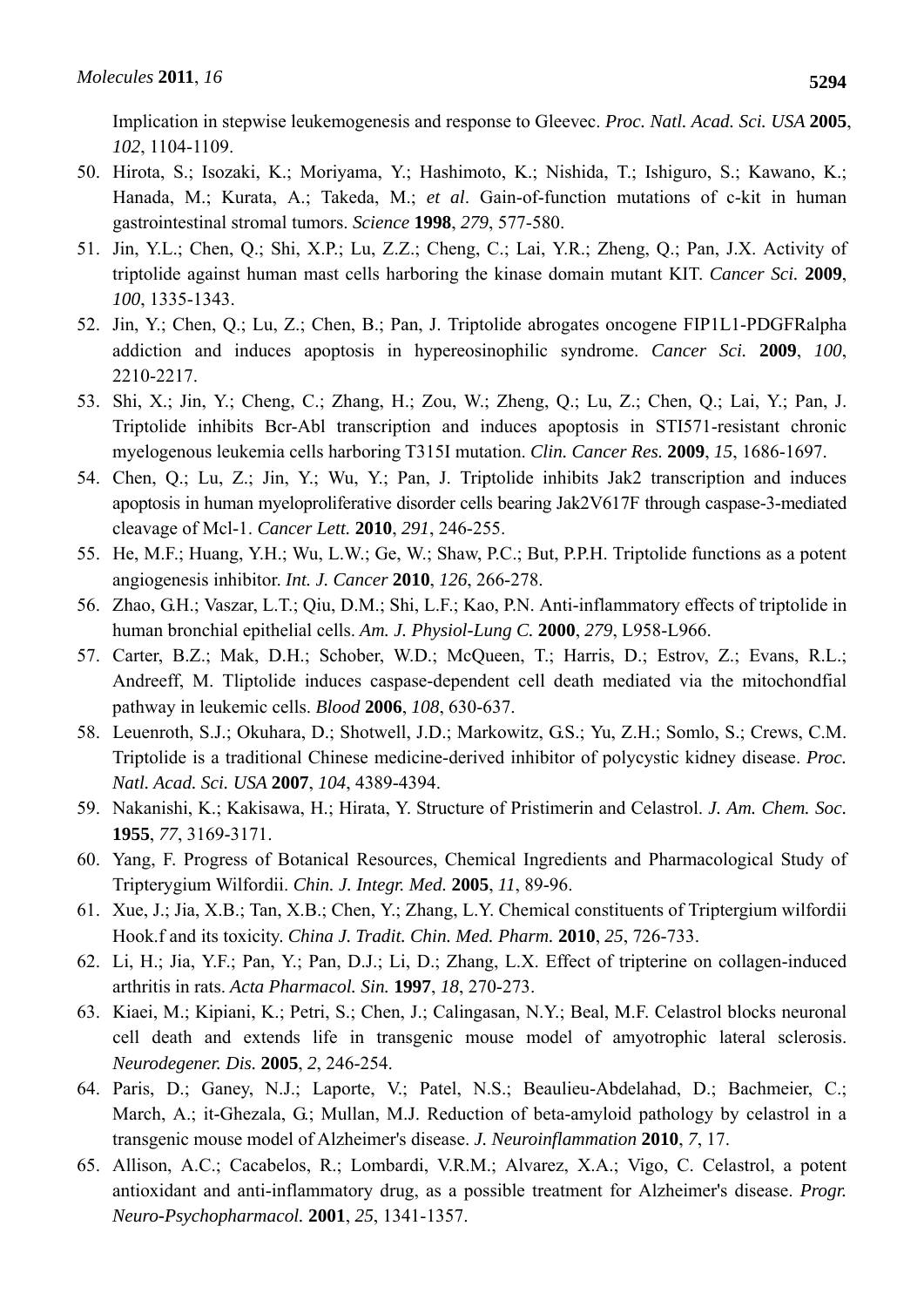- 66. Xu, X.; Wu, Z.; Xu, C.; Ren, Y.; Ge, Y. Observation on serum anti-double stranded DNA antibodies of tripterine in systemic lupus erythematosus of (NZBxW)F1 mice. *Ann. Rheum. Dis.*  **2003**, *62*, 377-378.
- 67. Xu, C.; Wu, Z. The effect of tripterine in prevention of glomerulosclerosis in lupus nephritis mice. *Zhonghua Nei Ke Za Zhi* **2002**, *41*, 317-321.
- 68. Kim, D.Y.; Park, J.W.; Jeoung, D.; Ro, J.Y. Celastrol suppresses allergen-induced airway inflammation in a mouse allergic asthma model. *Eur. J. Pharmacol.* **2009**, *612*, 98-105.
- 69. Liu, R.L.; Liu, Z.L.; Li, Q.; Qiu, Z.M.; Lu, H.J.; Yang, Z.M.; Hong, G.C. The experimental study on the inhibitory effect of tripterine on airway inflammation in asthmatic mice. *Zhonghua Jie He He Hu Xi Za Zhi* **2004**, *27*, 165-168.
- 70. Venkatesha, S.H.; Yu, H.; Rajaiah, R.; Tong, L.; Moudgil, K.D. Celastrus-derived Celastrol suppresses autoimmune arthritis by modulating antigen-induced cellular and humoral effector responses. *J. Biol. Chem* **2011**, *286,* 15138-15146.
- **7**1. Wang, X.N.; Wu, Q.; Yang, X.; Zhang, L.S.; Wu, Y.P.; Lu, C. Effects of Celastrol on growth inhibition of U937 leukemia cells through the regulation of the Notch1/NF-kappaB signaling pathway *in vitro*. *Chin. J. Cancer* **2010**, *29*, 385-390.
- 72. Davenport, A.; Frezza, M.; Shen, M.; Ge, Y.; Huo, C.; Chan, T.H.; Dou, Q.P. Celastrol and an EGCG pro-drug exhibit potent chemosensitizing activity in human leukemia cells. *Int. J. Mol. Med.* **2010**, *25*, 465-470.
- 73. Lu, Z.; Jin, Y.; Qiu, L.; Lai, Y.; Pan, J. Celastrol, a novel HSP90 inhibitor, depletes Bcr-Abl and induces apoptosis in imatinib-resistant chronic myelogenous leukemia cells harboring T315I mutation. *Cancer Lett.* **2010**, *290*, 182-191.
- 74. Peng, B.; Xu, L.M.; Cao, F.F.; Wei, T.X.; Yang, C.X.; Uzan, G.; Zhang, D.H. HSP90 inhibitor, celastrol, arrests human monocytic leukemia cell U937 at G0/G1 in thiol-containing agents reversible way. *Mol. Cancer.* **2010**, *9*, 79.
- 75. Wang, X.N.; Wu, Q.; Yang, X. Effect of celastrol on Akt signaling pathway and apoptosis of leukemic K562 cell line. *Zhongguo Zhong Xi Yi Jie He Za Zhi* **2011**, *31*, 228-232.
- 76. Bao, Y.; Yu, R.; Zhang, D. *In vitro* study on cellular and molecular mechanism of tripterine treating leukemic mast cells. *Zhonghua Xue Ye Xue Za Zhi* **1999**, *20*, 146-148.
- 77. Yadav, V.R.; Sung, B.; Prasad, S.; Kannappan, R.; Cho, S.G.; Liu, M.Y.; Chaturvedi, M.M.; Aggarwal, B.B. Celastrol suppresses invasion of colon and pancreatic cancer cells through the downregulation of expression of CXCR4 chemokine receptor. *J. Mol. Med.-JMM* **2010**, *88*, 1243-1253.
- 78. Zhang, T.; Hamza, A.; Cao, X.H.; Wang, B.; Yu, S.W.; Zhan, C.G.; Sun, D.X. A novel Hsp90 inhibitor to disrupt Hsp90/Cdc37 complex against pancreatic cancer cells. *Mol. Cancer Ther.* **2008**, *7*, 162-170.
- 79. Zhou, Y.X.; Huang, Y.L.; Xu, Q.N.; Ye, M.; Sun, C.F.; Zhou, D. Several monomes from Tripterygium wilfordii inhibit proliferation of glioma cells *in vitro*. *Ai Zheng* **2002**, *21*, 1106-1108.
- 80. Ge, P.F.; Ji, X.M.; Ding, Y.C.; Wang, X.F.; Fu, S.L.; Meng, F.K.; Jin, X.; Ling, F.; Luo, Y.N. Celastrol causes apoptosis and cell cycle arrest in rat glioma cells. *Neurol. Res.* 2**010**, *32*, 94-100.
- 81. Zhou, Y.X.; Huang, Y.L. Antiangiogenic effect of celastrol on the growth of human glioma: an *in vitro* and *in vivo* study. *Chin. Med. J.* **2009**, *122*, 1666-1673.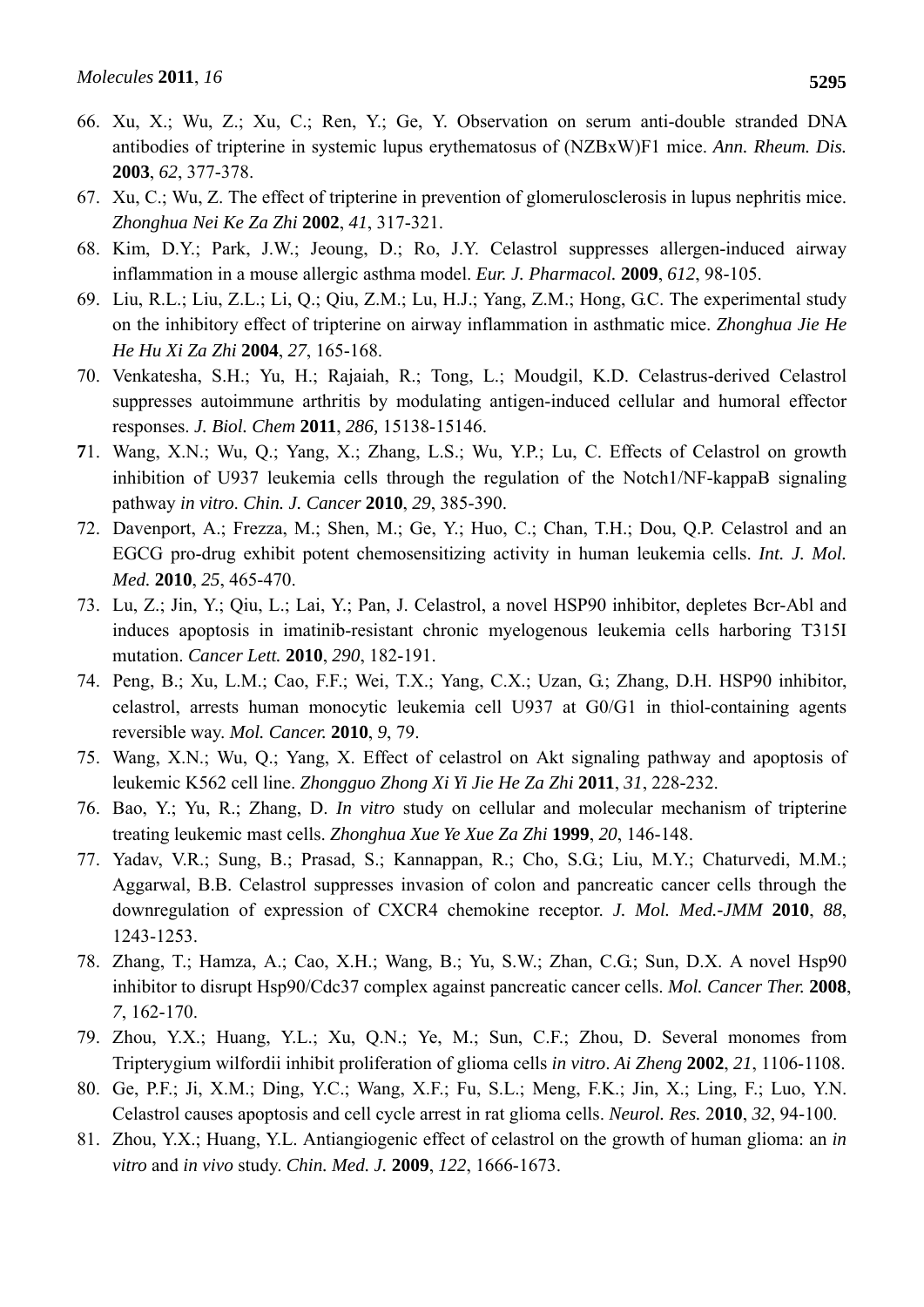- 82. Huang, Y.L.; Zhou, Y.X.; Fan, Y.S.; Zhou, D. Celastrol inhibits the growth of human glioma xenografts in nude mice through suppressing VEGFR expression. *Cancer Lett.* **2008**, *264*, 101-106.
- 83. Dai, Y.; Desano, J.T.; Meng, Y.; Ji, Q.; Ljungman, M.; Lawrence, T.S.; Xu, L. Celastrol Potentiates Radiotherapy by Impairment of Dna Damage Processing in Human Prostate Cancer. *Int. J. Radiat. Oncol.* **2009**, *74*, 1217-1225.
- 84. Dai, Y.; DeSano, J.; Tang, W.H.; Meng, X.J.; Meng, Y.; Burstein, E.; Lawrence, T.S.; Xu, L.A. Natural Proteasome Inhibitor Celastrol Suppresses Androgen-Independent Prostate Cancer Progression by Modulating Apoptotic Proteins and NF-kappaB. *PLoS One* **2010**, *5*, e14153.
- 85. Pang, X.F.; Yi, Z.F.; Zhang, J.; Lu, B.B.; Sung, B.; Qu, W.J.; Aggarwal, B.B.; Liu, M.Y. Celastrol Suppresses Angiogenesis-Mediated Tumor Growth through Inhibition of AKT/Mammalian Target of Rapamycin Pathway. *Cancer Res.* **2010**, *70*, 1951-1959.
- 86. Jang, S.Y.; Jang, S.W.; Ko, J. Celastrol inhibits the growth of estrogen positive human breast cancer cells through modulation of estrogen receptor alpha. *Cancer Lett.* **2011**, *300*, 57-65.
- 87. Yang, H.S.; Kim, J.Y.; Lee, J.H.; Lee, B.W.; Park, K.H.; Shim, K.H.; Lee, M.K.; Seo, K.I. Celastrol isolated from Tripterygium regelii induces apoptosis through both caspase-dependent and -independent pathways in human breast cancer cells. *Food Chem. Toxicol.* **2011**, *49*, 527-532.
- 88. Raja, S.M.; Clubb, R.J.; Ortega-Cava, C.; Williams, S.H.; Bailey, T.A.; Duan, L.; Zhao, X.; Reddi, A.L.; Nyong, A.M.; Natarajan, A.; *et al*. Anticancer activity of Celastrol in combination with ErbB2-targeted therapeutics for treatment of ErbB2-overexpressing breast cancers. *Cancer Biol. Ther.* **2011**, *11*, 263-276.
- 89. Chen, M.; Rose, A.E.; Doudican, N.; Osman, I.; Orlow, S.J. Celastrol synergistically enhances temozolomide cytotoxicity in melanoma cells. *Mol. Cancer Res.* **2009**, *7*, 1946-1953.
- 90. Jo, H.; Loison, F.; Hattori, H.; Silberstein, L.E.; Yu, H.; Luo, H.R. Natural product Celastrol destabilizes tubulin heterodimer and facilitates mitotic cell death triggered by microtubule-targeting anti-cancer drugs. *PLoS One* **2010**, *5*, e10318.
- 91. Sethi, G.; SeokAhn, K.; Pandey, M.K.; Aggarwal, B.B. Celastrol, a novel triterpene, potentiates TNF-induced apoptosis and suppresses invasion of tumor cells by inhibiting NF-kappa B-regulated gene products and TAK1-mediated NF-kappa B activation. *Blood* **2007**, *109*, 2727-2735.
- 92. Sung, B.; Park, B.; Yadav, V.R.; Aggarwal, B.B. Celastrol, a Triterpene, Enhances TRAIL-induced Apoptosis through the Down-regulation of Cell Survival Proteins and Up-regulation of Death Receptors. *J. Biol. Chem.* **2010**, *285*, 11498-11507.
- 93. Lee, J.H.; Choi, K.J.; Seo, W.D.; Jang, S.Y.; Kim, M.; Lee, B.W.; Kim, J.Y.; Kang, S.; Park, K.H.; Lee, Y.S.; Bae, S. Enhancement of radiation sensitivity in lung cancer cells by celastrol is mediated by inhibition of Hsp90. *Int. J. Mol. Med.* **2011**, *27*, 441-446.
- 94. Lee, J.H.; Koo, T.H.; Yoon, H.; Jung, H.S.; Jin, H.Z.; Lee, K.; Hong, Y.S.; Lee, J.J. Inhibition of NF-kappa B activation through targeting I kappa B kinase by celastrol, a quinone methide triterpenoid. *Biochem. Pharmacol.* **2006**, *72*, 1311-1321.
- 95. Hieronymus, H.; Lamb, J.; Ross, K.N.; Peng, X.P.; Clement, C.; Rodina, A.; Nieto, M.; Du, J.Y.; Stegmaier, K.; Raj, S.M.; *et al*. Gene expression signature-based chemical genomic prediction identifies a novel class of HSP90 pathway modulators. *Cancer Cell* **2006**, *10*, 321-330.